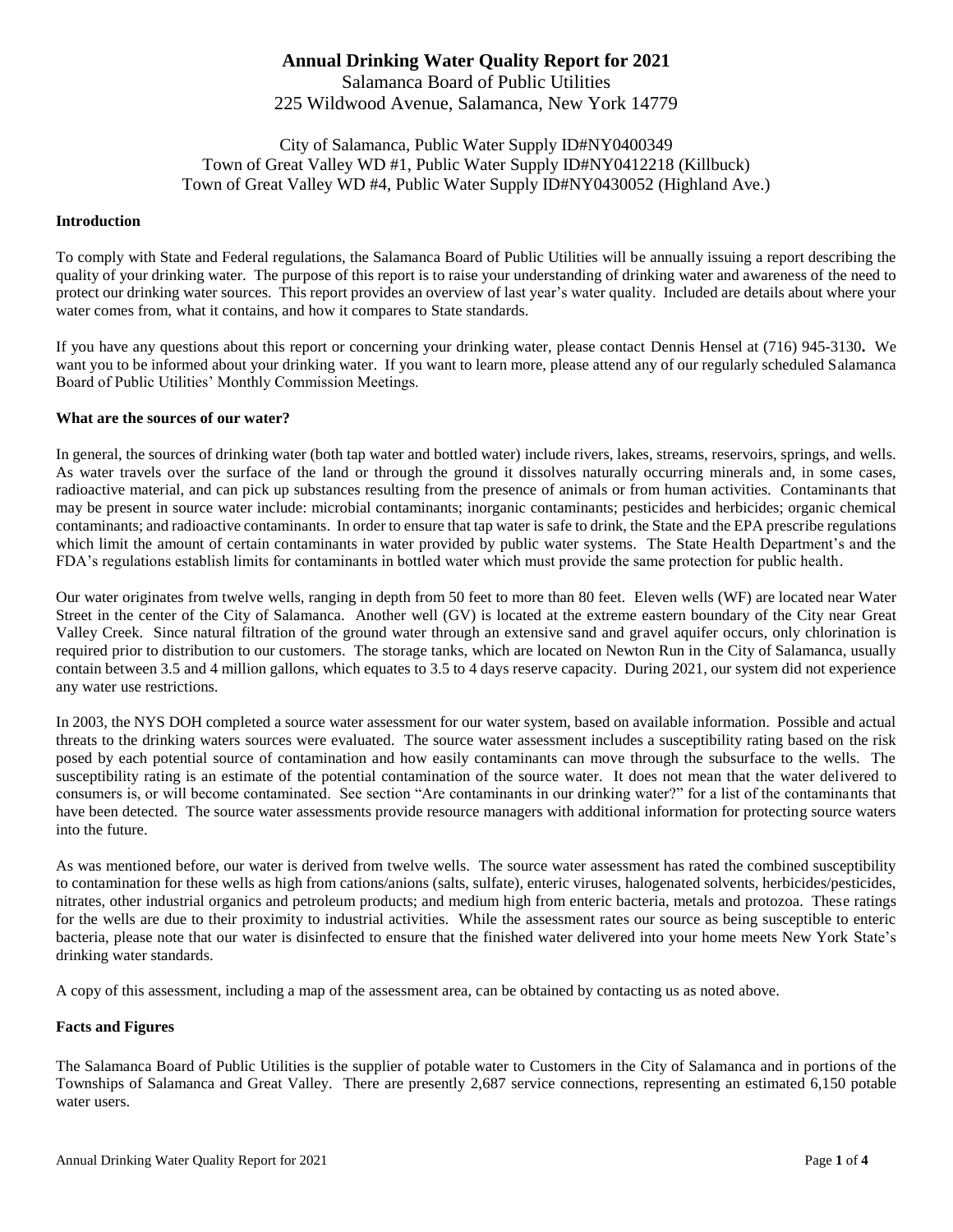The total water produced in 2021 was 433 million gallons. The daily average of water treated and pumped into the distribution system is 1,187,049 gallons per day. Our highest single day was 1,820,000 gallons. The amount of water delivered to customers was nearly 60% of the actual production. The additional quantity of water was used to flush mains, fight fires, for fire training, and leakage. In 2021, water customers were charged \$3.06 per 1,000 gallons of water. Average monthly potable water charges for a family of three should be about \$24.16, or about 81 cents per day. Charges for customers residing in the Townships of Salamanca and Great Valley are presently 175% of those of the City of Salamanca.

# **Are contaminants in our drinking water?**

As the State regulations require, we routinely test your drinking water for numerous contaminants. These contaminants include coliform bacteria, inorganic compounds, nitrate, lead and copper, volatile organic compounds, total trihalomethanes, haloacetic acids, radiological and synthetic organic compounds. The table presented below depicts which compounds were detected in your drinking water. The State allows us to test for some contaminants less than once per year because the concentrations of these contaminants do not change frequently. All of this data, though representative, may be more than one year old. Also available at the Salamanca Board of Public Utilities' business office, is a list of analytical results for parameters where there were no detections.

It should be noted that all drinking water, including bottled drinking water, may be reasonably expected to contain at least small amounts of some contaminants. The presence of contaminants does not necessarily indicate that water poses a health risk. More information about contaminants and potential health effects can be obtained by calling the EPA's Safe Drinking Water Hotline (800) 426-4791 or the Cattaraugus County Health Department at (716) 701-3386. Information is also available from the EPA website: [https://www.epa.gov/dwreginfo/drinking-water-regulations.](https://www.epa.gov/dwreginfo/drinking-water-regulations)

| <b>Table of Detected Contaminants</b>                                 |                     |                   |                               |                          |             |                                            |                                                                                                                  |
|-----------------------------------------------------------------------|---------------------|-------------------|-------------------------------|--------------------------|-------------|--------------------------------------------|------------------------------------------------------------------------------------------------------------------|
| Contaminant                                                           | Violation<br>Yes/No | Date of<br>Sample | Level<br>Detected<br>(Range)  | Unit<br>Measure-<br>ment | <b>MCLG</b> | <b>Regulatory Limit</b><br>(MCL, TT or AL) | Likely Source of Contamination                                                                                   |
| <b>Disinfectants</b>                                                  |                     |                   |                               |                          |             |                                            |                                                                                                                  |
| <b>Chlorine Residual</b>                                              | N <sub>0</sub>      | 2021              | Avg. $= .27$<br>$(.10 - .48)$ | mg/1                     | N/A         | $MRDL = 4$                                 | Water additive used to control<br>microbes.                                                                      |
| <b>Total Coliform</b>                                                 | N <sub>0</sub>      | 4/19/21           | 1 Positive                    | N/A                      | N/A         | $TT = 2$ or more<br>positive samples       | Naturally present in the<br>environment.                                                                         |
| <b>Inorganic Contaminants</b>                                         |                     |                   |                               |                          |             |                                            |                                                                                                                  |
| Copper <sup>1</sup> - City of<br>Salamanca & Town<br><b>Districts</b> | No                  | 6/9/20            | 202<br>$(19 - 267)$           | $\frac{u g}{l}$          | 1,300       | $AL = 1,300$                               | Corrosion of household plumbing<br>systems; erosion of natural<br>deposits; leaching from wood<br>preservatives. |
| Lead <sup>2</sup> - City of<br>Salamanca & Town<br>Districts          | N <sub>o</sub>      | 6/9/20            | 2.2<br>$(ND - 2.7)$           | ug/l                     | $\Omega$    | $AL = 15$                                  | Corrosion of household plumbing<br>systems; erosion of natural<br>deposits.                                      |
| <b>Disinfection By-Products</b>                                       |                     |                   |                               |                          |             |                                            |                                                                                                                  |
| Total<br>Trihalomethanes<br>- City                                    | N <sub>0</sub>      | 8/10/21           | 14.7                          | $\frac{u g}{l}$          | N/A         | $MCL = 80$                                 | By-product of drinking water<br>disinfection needed to kill harmful<br>organisms. TTHms are formed               |
| $-$ G.V. TWD #4                                                       | N <sub>0</sub>      | 8/10/21           | 1.3                           |                          |             |                                            | when source water contains large<br>amounts of organic matter.                                                   |

**Notes:**

1 - The levels presented represent the 90<sup>th</sup> percentile of the 20 sites tested. A percentile is a value on a scale of 100 that indicates the percent of a distribution that is equal to or below it. The 90<sup>th</sup> percentile is equal to or greater than 90% of the copper or lead values detected at your water system. In this case, 20 samples were collected within the City and Town districts and the 90<sup>th</sup> percentile value for copper was the third highest value, 202 ug/l. The action level for copper was not exceeded at any of the sites tested.

2 - The 90<sup>th</sup> percentile values for lead in the City System and the Town Districts combined was 2.2 ug/l. None of the samples exceeded the action level of 15 ug/l for lead.

# **Definitions:**

Action Level (AL): The concentration of a contaminant, which, if exceeded, triggers treatment or other requirements which a water system must follow.

**Maximum Contaminant Level (MCL):** The highest level of a contaminant that is allowed in drinking water. MCLs are set as close to the MCLGs as feasible.

**Maximum Contaminant Level Goal (MCLG):** The level of a contaminant in drinking water below which there is no known or expected risk to health. MCLGs allow for a margin of safety.

**Maximum Residual Disinfectant Level (MRDL):** The highest level of a disinfectant allowed in drinking water. There is convincing evidence that addition of a disinfectant is necessary for control of microbial contaminants.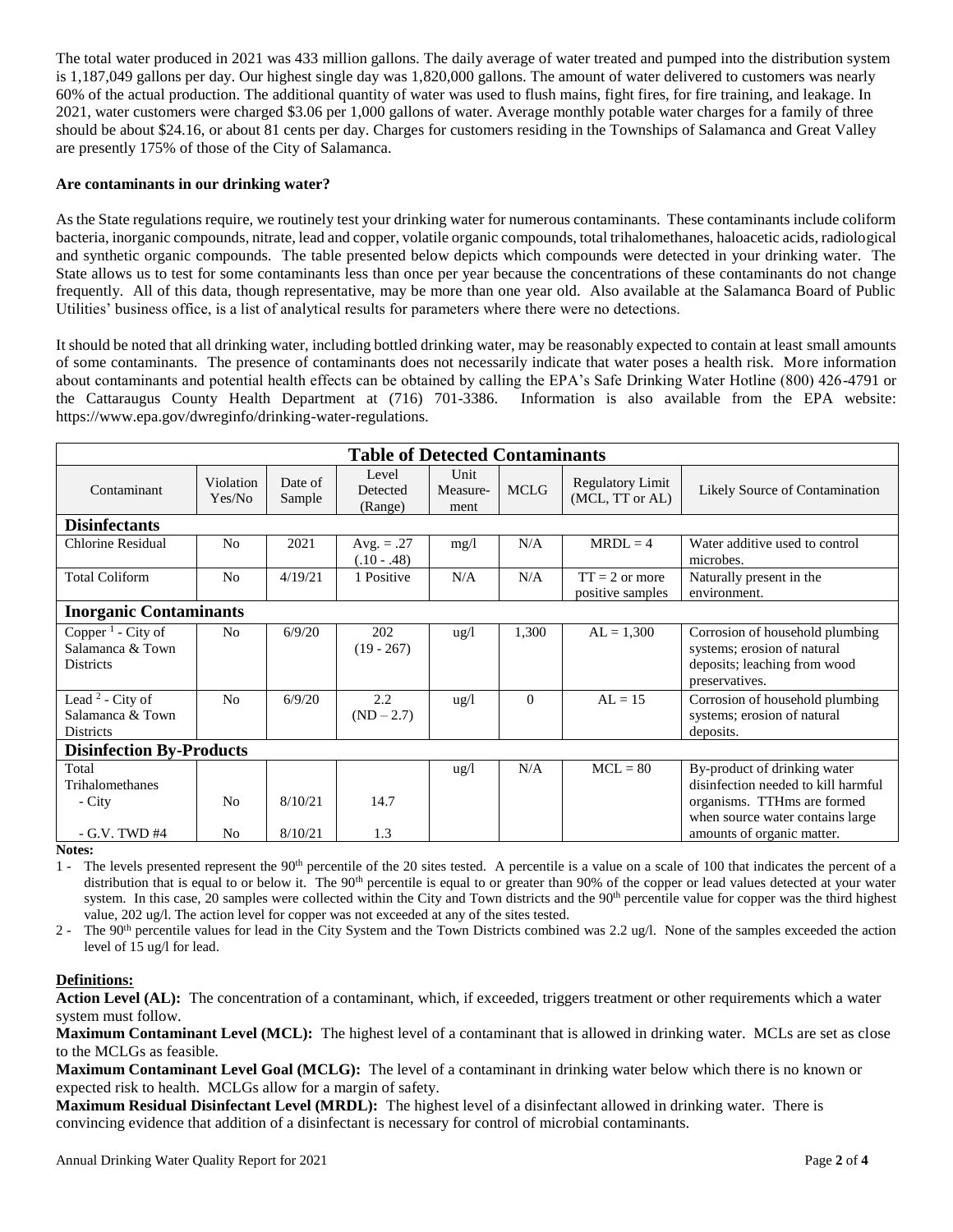**Maximum Residual Disinfectant Level Goal (MRDLG):** The level of a drinking water disinfectant below which there is no known or expected risk to health. MRDLGs do not reflect the benefits of the use of disinfectants to control microbial contamination. **Micrograms per liter (ug/l):** Corresponds to one part of liquid in one billion parts of liquid (parts per billion – ppb). **Milligrams per liter (mg/l):** Corresponds to one part of liquid in one million parts of liquid (parts per million – ppm). **N/A**: Not applicable.

**Non-Detects (ND):** Laboratory analysis indicates that the constituent is not present.

### **What does this information mean?**

As you can see by the table, our system had no violations. We have learned through our testing that some contaminants have been detected; however, these contaminants were detected at values well below the level allowed by the State. Regardless, we are required to provide the following information on lead in drinking water. If present, elevated levels of lead can cause serious health problems, especially for pregnant women, infants, and young children. It is possible that lead levels at your home may be higher than at other homes in the community as a result of materials used in your home's plumbing. The City of Salamanca is responsible for providing high quality drinking water, but cannot control the variety of materials used in plumbing components. When your water has been sitting for several hours, you can minimize the potential for lead exposure by flushing your tap for 30 seconds to 2 minutes before using water for drinking or cooking. If you are concerned about lead in your water, you may wish to have your water tested. Information on lead in drinking water, testing methods, and steps you can take to minimize exposure is available from the Safe Drinking Water Hotline (1- 800-426-4791) or at [http://www.epa.gov/safewater/lead.](http://www.epa.gov/safewater/lead)

#### **Is our water system meeting other rules that govern operations?**

On 2/10/22, the City was issued a violation from the Cattaraugus County Health Department (CCHD) for failure to test for inorganic compounds (IOCs), principal organic contaminants (POCs), and synthetic organic compounds (SOCs).

Although this is not an emergency, as our customers you have a right to know what happened and what we are going to do to correct this violation.

We are required to monitor your drinking water for specific contaminants on a regular basis. Results of regular monitoring are an indicator of whether or not your drinking water meets health standards. During 2021, we failed to monitor for IOCs, POCs, and SOCs and cannot be sure of the quality of your drinking water during that time. However, be advised that we have corrected the violation by sampling for IOCs, POCs, and SOCS in February 2022 and all results were below the MCLs.

There is nothing you need to do at this time. If a situation was to ever arise where the water is no longer safe to drink, you would be notified immediately.

On August 28, 2019, the CCHD conducted a sanitary survey of our water systems. Two deficiencies were noted and are listed below.

- 1) Individual sample taps for each source at the well field were not available. If necessary, this situation would not allow for "triggered source water monitoring" as required by the US EPA's Ground Water Rule. However, be advised that in December 2019 we installed taps for half of the well field when the original piping was replaced.
- 2) No standby power is provided at either well house. However, we do have a diesel pump at the Water Street treatment plant that can pump chlorinated water but at a rate lower than the average day demand. Due to available storage this should not create a problem unless power remained off for more than a day or a major fire occurred.

We are presently working with an engineering firm to complete a feasibility study for the necessary capital improvements. Once the study is complete we can apply for grant funding for the improvements. The improvements would include installing the remaining taps for the other half of the well field and also installing generators at both water plants.

#### **Do I need to take special precautions?**

Some people may be more vulnerable to disease causing microorganisms or pathogens in drinking water than the general population. Immuno-compromised persons such as persons with cancer undergoing chemotherapy, persons who have undergone organ transplants, people with HIV/AIDS or other immune system disorders, some elderly, and some infants can be particularly at risk from infections. These people should seek advice from their health care provider about their drinking water. EPA/DCD guidelines on appropriate means to lessen the risk of infection by Cryptosporidium, Giardia and other microbial pathogens are available from the Safe Drinking Water Hotline (800) 426-4791.